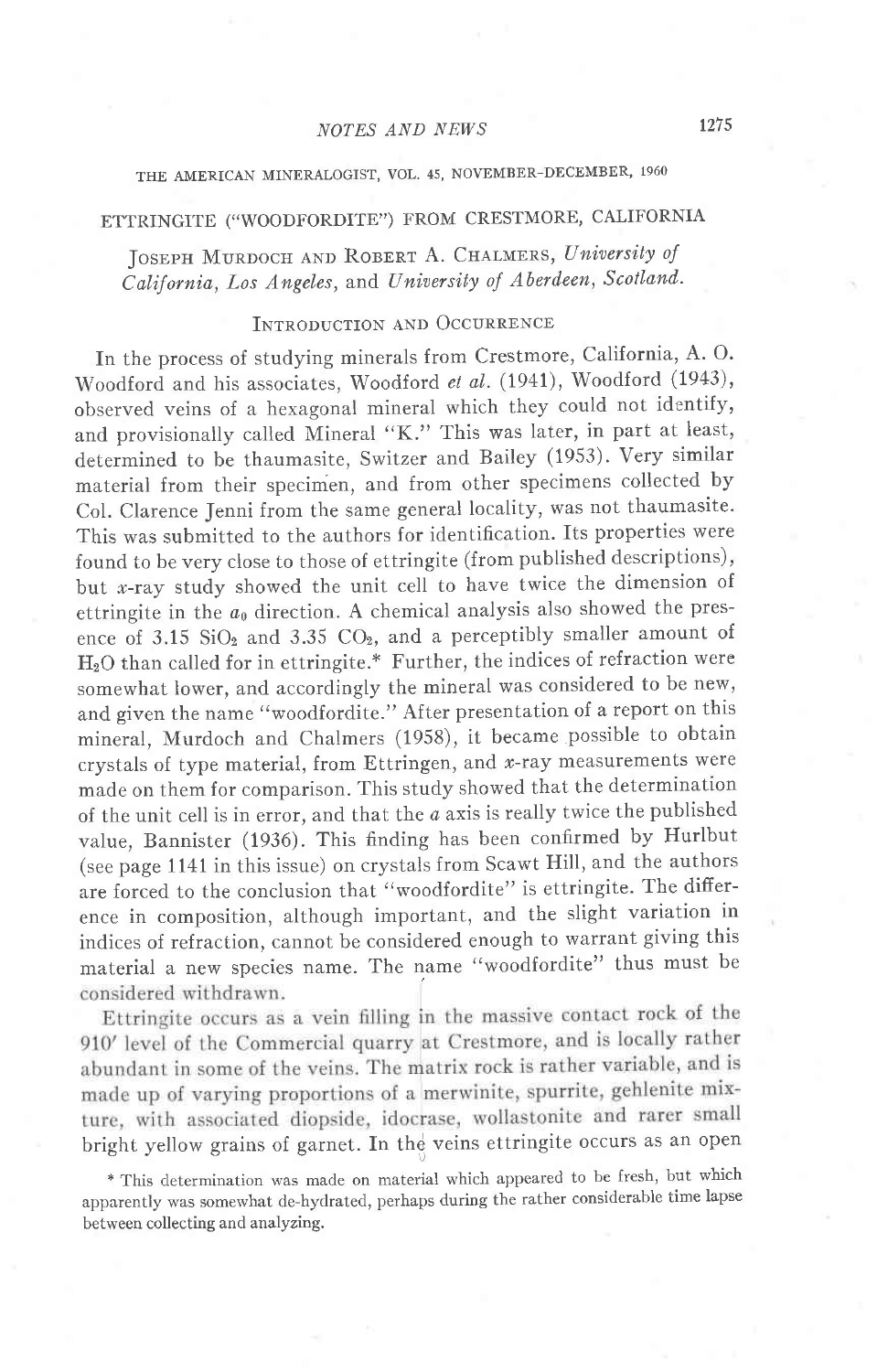space filling of small (maximum length 1 mm.) hexagonal crystals associated with calcite and afwillite, and as somewhat larger grains showing few crystal faces, usually penetrated by afwillite prisms. The wellformed crystals are stout prismatic in habit, terminated, sometimes doubly, by the base and a series of pyramid forms which are not usually well-developed. The prism faces are sometimes perfectly smooth, but not uncommonly striated parallel to  $c$ . This is in part due to incipient alteration, and serves as an easy criterion for distinction of the mineral from thaumasite, which is invariably very smooth-faced and much more glassy in luster than ettringite. The accompanying calcite is usually in small very steep rhombohedral crystals, and the afwillite is normally in slender bladed prisms.

## PHYSICAL PROPERTIES

The Crestmore ettringite is colorless when fresh, but often coated, or completely replaced by a white, powdery alteration product. Its hardness is 2.5; specific gravity 1.78 (measured in bromoform-acetone mixture); cleavage {1010} perfect; soluble with moderate to slight effervescence in cold dilute acid, leaving a visible residue of silica. The crystals show

| Crestmore        |                                           | Synthetic                |                | Crestmore             |                     | Synthetic        |                                                                       |
|------------------|-------------------------------------------|--------------------------|----------------|-----------------------|---------------------|------------------|-----------------------------------------------------------------------|
| $\boldsymbol{d}$ | T.                                        | $\overline{d}$<br>$\sim$ | Ŧ              | $\boldsymbol{d}$      | $\mathbf I$         | $\boldsymbol{d}$ | Ι                                                                     |
| 10.53            | $\frac{1}{2}$                             |                          |                | 2.81                  | $\frac{1}{2}$       | 2.806            | $\frac{1}{2}$                                                         |
| 9.72             | 10                                        | 9.73                     | 10             | 2.773                 | 5                   | 2.773            | 4                                                                     |
| 8.88             | $\frac{1}{2}$                             | 8.86                     | 1              |                       |                     | 2.714            | $\frac{1}{2}$                                                         |
| 5.60             | $\overline{7}$                            | 5.61                     | 8              | 2.69                  | $\frac{1}{2}$       | 2.697            |                                                                       |
| 4.97             | $\overline{2}$                            | 4.98                     | $\overline{2}$ | 2.68                  | 12                  | 2.680            | $\frac{1}{2}$                                                         |
|                  |                                           | 4.86                     | $\frac{1}{2}$  | 2.618                 |                     | 2.616            | $\overline{2}$                                                        |
| 4.68             | 3                                         | 4.69                     | 4              | 2.568                 | 5                   | 2.564            | 4                                                                     |
| 4.55             | $\frac{1}{2}$                             |                          |                | 2.525                 | $\frac{1}{2}$       | 2.524            |                                                                       |
|                  |                                           | 4.41                     | $\frac{1}{2}$  | 2.490                 |                     | 2.487            | $\frac{1}{2}$ $\frac{1}{2}$ $\frac{1}{2}$ $\frac{1}{2}$ $\frac{1}{2}$ |
| 4.025            | $\frac{1}{2}$                             | 4.02                     |                |                       |                     | 2.434            |                                                                       |
| 3.88             |                                           | 3.88                     | 5              | 2.427                 | $\frac{1}{2}$       | 2.422            |                                                                       |
| 3.67             |                                           | 3.67                     | $\frac{1}{2}$  | 2.410                 |                     |                  |                                                                       |
| 3.59             | $\frac{1}{2}$ $\frac{1}{2}$ $\frac{1}{2}$ | 3.60                     | 1              | 2.403                 | $12  - 12  - 12  -$ | 2.401            |                                                                       |
| 3.476            |                                           | 3.48                     | 3              | 2.356                 |                     | 2.347            | 틀                                                                     |
|                  |                                           | 3.27                     | $\frac{1}{2}$  |                       |                     | 2.230            | $\overline{c}$                                                        |
| 3.24             | 1                                         | 3.24                     | $\overline{2}$ | 2.208                 | 5                   | 2.209            | 4                                                                     |
| 3.03             | $\frac{1}{2}$                             | 3.016                    | $\frac{1}{2}$  | 2.180                 |                     | 2.185            | 1                                                                     |
| 2.93             | $\frac{1}{2}$                             |                          |                | 2.154                 | $\frac{1}{2}$       | 2.154            | 2                                                                     |
|                  |                                           |                          |                | plus additional lines |                     |                  |                                                                       |

TABLE I. X-RAY POWDER DATA FOR ETTRINGITE Cu radiation, Ni filter,  $\lambda = 1.5418$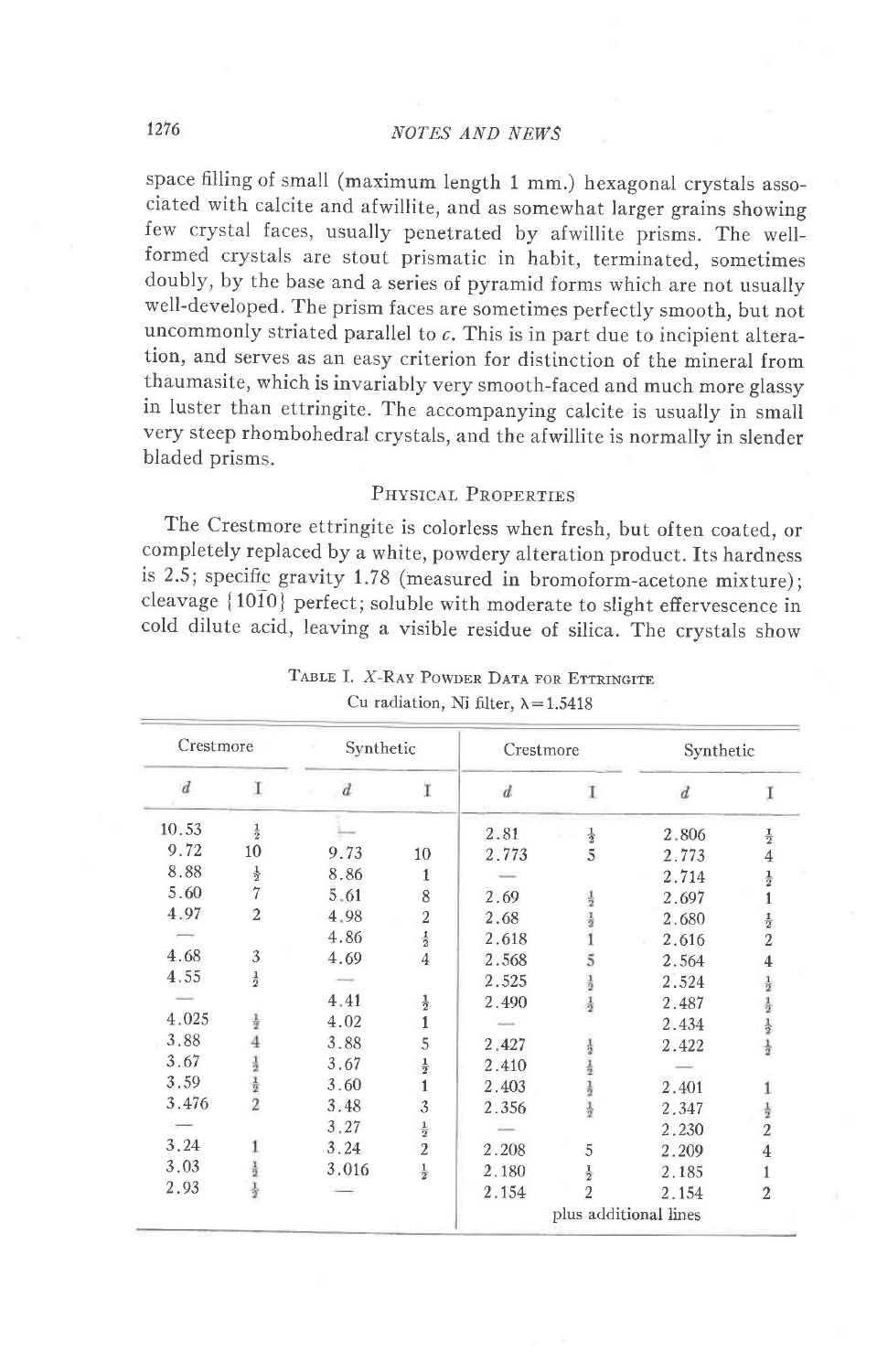${10\overline{10}}$  with occasionally only  ${0001}$ , but more commonly one or more pyramids rather poorly developed. The commoner of these approach  $\{10\overline{1}2\}$  and  $\{10\overline{1}1\}$  (or  $\{70\overline{7}8\}$ ), but are in such poor position that an axial ratio derived from them would be quite unreliable. The indices of refraction appear to be somewhat variable from specimen to specimen, common observed values being from 1.450 to 1.455 for  $\epsilon$ , and from 1.465 to 1.470 for  $\omega$ . One specimen, showing good crystals terminated by {0001} only, gave values of  $\epsilon = 1.470$ ,  $\omega = 1.485$ .

The white alteration product is found to be largely a mixture of calcite and gypsum. Residual needles of ettringite in this mixture usually give a higher index than normal.

### X-RAY STUDY

X-ray powder photographs of the Crestmore ettringite match almost exactly that of synthetic ettringite, Bur. Standards (1959), (Table I). Single crystal x-ray photographs were taken about  $[0001]$ ,  $[10\overline{10}]$ and [1120]. From these the cell-dimensions were derived (Table II). In this table are given published values for ettringite from other localities, and also of thaumasite, for comparison as a similar mineral. The space group,  $P6_3/mmc$  was determined from the observed systematic extinctions, and agrees with the findings of Bannister (1936) and Hurlbut  $(1960).$ 

|              | a <sub>0</sub>      | c <sub>0</sub>        |
|--------------|---------------------|-----------------------|
| Ettringite 1 | $22.48 \text{ Å}$   | $21.31 \text{ Å}$     |
| Ettringite 2 | $22.33 \text{ Å}$   | $21.35 \text{ Å}$     |
| Ettringite 3 | $22.28 \text{ Å}$   | $21.29 \text{ Å}$     |
| Ettringite 4 | $11.26\,\text{\AA}$ | $21.48\,\mathrm{\AA}$ |
|              | $x^2 = 22.52$       |                       |
| Ettringite 5 | $22.47 \text{ Å}$   | $21.46\,\text{\AA}$   |
| Thaumasite 1 | $10.95 \text{ Å}$   | $10.30 \text{ Å}$     |
|              | $x2 = 21.90$        |                       |
| Thaumasite 2 | $22.12 \text{ Å}$   | $10.54 \text{ Å}$     |

|  |  |  | TABLE II. UNIT CELL DIMENSIONS |
|--|--|--|--------------------------------|
|--|--|--|--------------------------------|

Ettringite 1. Ettringen, Germany (Murdoch, this study)

2. Crestmore, California (Murdoch, this study)

3. Franklin, N. J. (Hurlbut, 1960)

4. Scawt Hill, Co. Antrim (Bannister, 1936)

5. Scawt Hill, Co. Antrim (Hurlbut, 1960)

Thaumasite 1. Långban, Sweden (Welin, 1957)

2. Paterson, N. J. (Murdoch, this study)

The revised value for a for thaumasite was derived from a rotation photograph about [10T0], on a good single crystal.